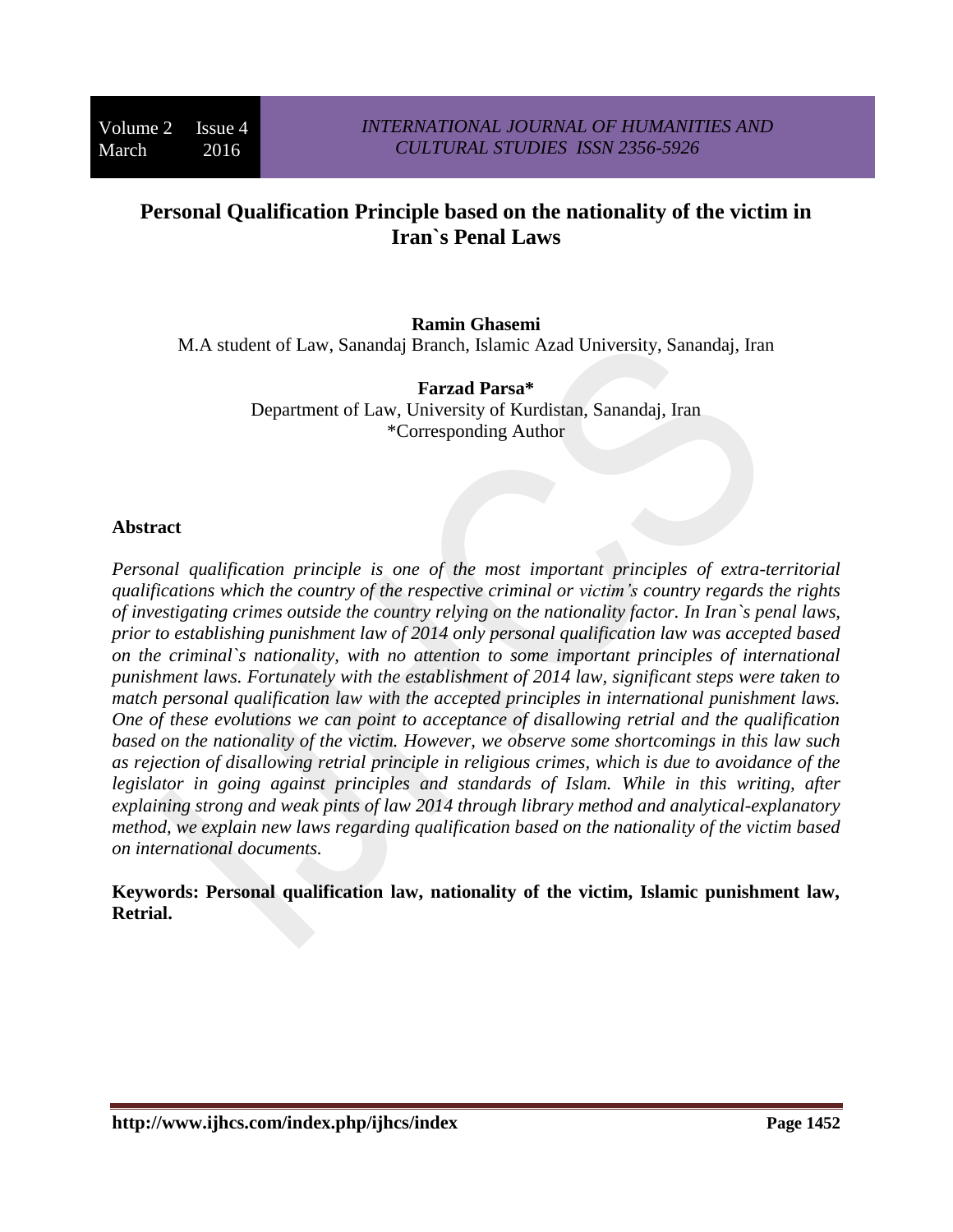#### **Introduction**

One of the major characteristics of penal laws is them being inlands. However, this does not mean that a country is not qualified to assess some of the crimes that are committed outside its jurisdiction. Various countries in cases the committed crimes outside their jurisdiction are performed by or against their citizens, or are against their vital and political interests, or are instances of international crimes, consider themselves penal qualified. Qualification principle based on nationality of the victim has always risen criticism and exploration of penal and international lawyers. Those who are for and against the qualification principle have separately presented their reasons. But the main basis of this qualification, which is "supporting citizens" and in other words "supporting the marred interests of the government". This has persuaded so many countries to accept the mentioned qualification. On the other hand, this qualification has an intimidation and prevention aspect and can prevent the occurrence of a good number of crimes against a government`s citizens.

Iran`s approach in a close to a century legislation, was the rejection of this qualification except for exceptions. But the Iranian legislator has accepted the qualification principle based on the nationality of the victim in article 8 of Islamic Penal law of 2014. Therefore, after close to 100 years of no penal support of Iranian citizens in international grounds, the mention qualification was presented in Iran`s penal law. Therefore, Iran`s judicial system does not only have the "right", but the duty to provide penal support for the Iranian victims outside the country. Hence, legislator considers the "penal" support of the Iranian citizens outside the country who are victims judicial system`s duty, in addition to "political support" of the citizens which is the duty of diplomatic system (Foreign affair ministry). Albeit, it must be made certain that this support is utilized in a positive way and do not merely lead to an unreasonable increase in files mass in Iran`s courts. In this respect, sufficient attention to "disallowance of doubled trial and punishment" is necessary.

#### **Problem Statement of the Research**

Principle of qualification based on the nationality of the victim is one of principles of qualification of applying penal regulations outside territories which like principle of personal qualification, its foundation is nationality. This principle can be defined as the expansion of legislative and judicial qualification of a country in comparison compared to the crimes that are committed against its citizens outside its territory.

Committed crimes against a country`s citizens can be committed by another citizen or strangers. In the first scenario, the trustworthy principle can be personal qualification principle. However, countries that have accepted the principle of qualification based on the nationality of the victim, consider the same principle applicable, as supporting a country`s harmed citizens is of greater necessity than defending its criminal citizens. In addition, in comparison to the personal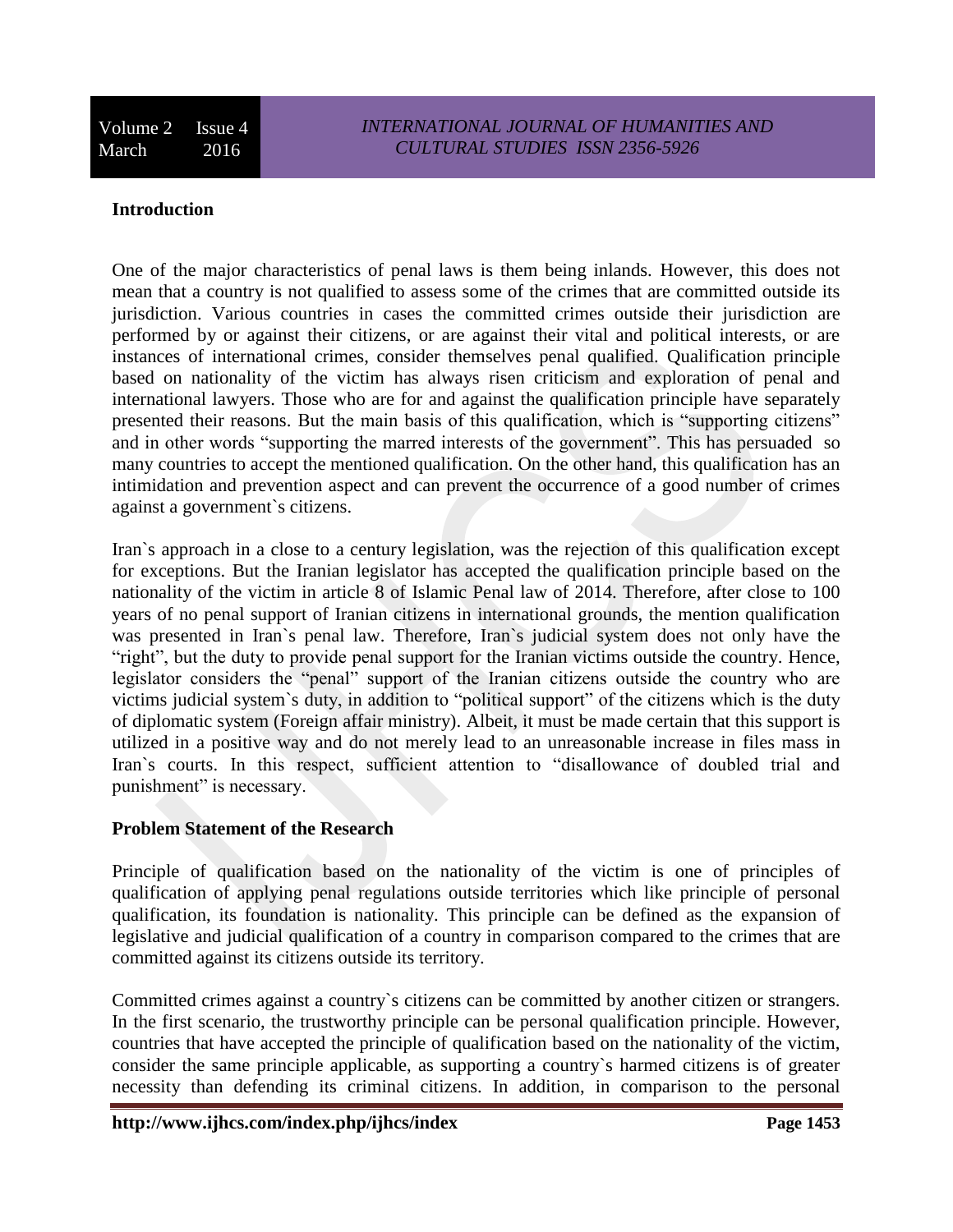qualification principle, principle based on qualification of the victim requires more severe application of rules and regulations regarding the accused. For instance in France`s laws, there is "mutual culpability" for applying the personal qualification principle. But this condition do does not exist in principle based on the nationality of the victim. However, the countries that have not accepted this principle, such as Egypt, Syria, and Lebanon, and Iran, personal qualification principle is the applicable one. Hence, due to lack of the principle of qualification based on nationality of the victim, discussion the application of this or that is cancelled.

Iran`s approach in a close to a century legislation is the rejection of this kind of qualification based except for exceptions. But the Iranian legislator in the article 8 of 2014 law accepted qualification based on the nationality of the victim. Therefore after one hundred years of no penal support for Iranian citizens on international grounds, the mentioned qualification was presented in Iran`s penal laws.

### **Research Questions**

- 1- How is Iran`s regulations regarding personal qualification based on the nationality of the victim before and after Islamic Penal laws?
- 2- Does the principle of qualification based on the nationality of the victim have the same advantages as other qualification principles?

### **Research Hypotheses**

- 1- It seems that Iran`s laws regarding personal qualification based on the nationality of the victim has a better condition after the new Islamic punishment regulation.
- 2- We can subject the application of this principle by Islamic government courts to conditions such as the importance of the committed crime, mutual culpability, and no attendance.
- 3- Principle of qualification based on the nationality of the victim does not have the same advantages as other qualification principles.

# **Defining Theoretical Basics**

# **Defining qualification and its types**

One of the important and fundamental discussions in international penal laws, which since before led to the inclusion of this field in internal penal laws, is the issue of determining the spatial jurisdiction of the penalty and the application of qualification.

Qualification in lexical meaning is competence and in colloquial term is "authority and merit in places and affairs that regulations have determined".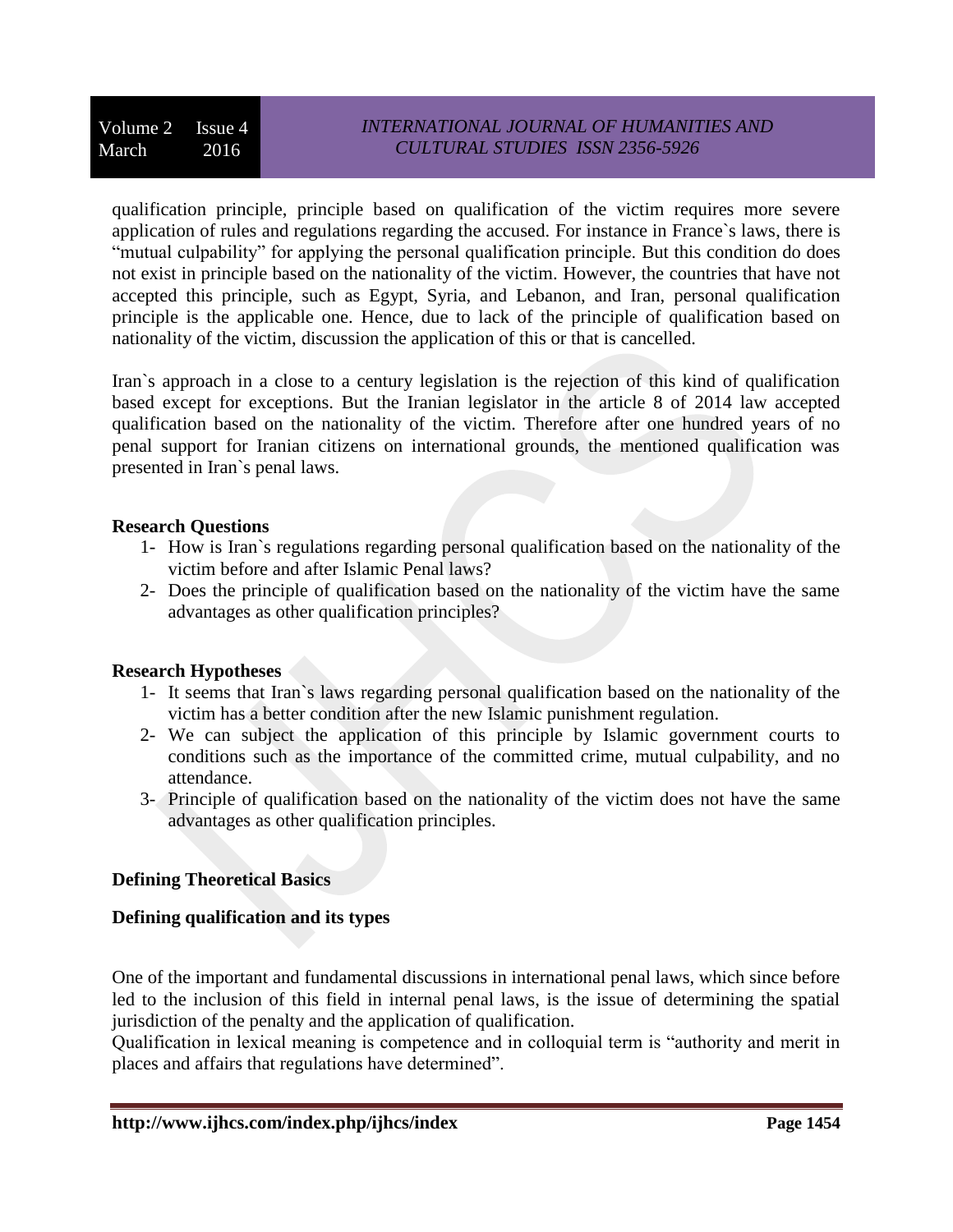While qualification in penal laws is referred to competence and the authority of a judicial authority in assessing and deciding about a penal issue which is inferred to him by applying the regulation that have the qualification to determine the fate the issue.

Penal qualification is presented in international penal laws when at least one external factor such as crime scene, nationality of the perpetrator or the victim or the threatened interests are present in the crime of qualification issue.

An appropriate definition for the qualification term in international penal laws is "competence and the capacity of applying penal regulations of a country in assessing the crimes that are committed inside and outside of the country."

### **First Discussion-Types of qualification in terms of applicant`s position**

We live in a world that is divided to separate territorial unites, which all of the consciously defend their independence and governance.

As each penal system is a representative of its government`s governance, therefore it can freely and without consideration of other countries in its territory boundaries attempt to legislate regulations and employ any measure that he deems necessary to keep peace and safety.

On the other hand, based on countries equality principle, each country is due to officially recognizes other countries similar right and avoid intervening in their internal affairs and limits his country`s ruling qualification boundaries to his own government. In fact, each judicial system has territory which outside of it, a country is stripped of any administrative measures.

Penal qualification is necessary to put any criminal on trial. In international punishment laws they have divided qualification into three main categories of legislative, Judicial, and administrative in a general classification.

# **First Clause-legislative qualification**

They speak of regulations administrative domain in place in legislative qualification. In fact, it addresses the legislators' legislation authority boundaries and it seeks and answers for the question whether it can expand legislative boundaries outside of its governance territory?

# **Second Clause-judicial qualification**

Although legislative qualification in its general sense is possessing sufficient and necessary legal conditions to hold a trial and announcing conviction, it is not limited to his governance boundaries. It is possible that an Iranian judge investigates a crime that is committed outside but is in country`s courts qualification based on regulations. In spite of this, legislative qualification is talked of in international penal law territory in authority and competence of the courts of a country to assess claims that a foreign factor is involved. Therefore, legislative qualification of a is related to a country`s courts power to hold a trial in cases when a foreign factor is involved.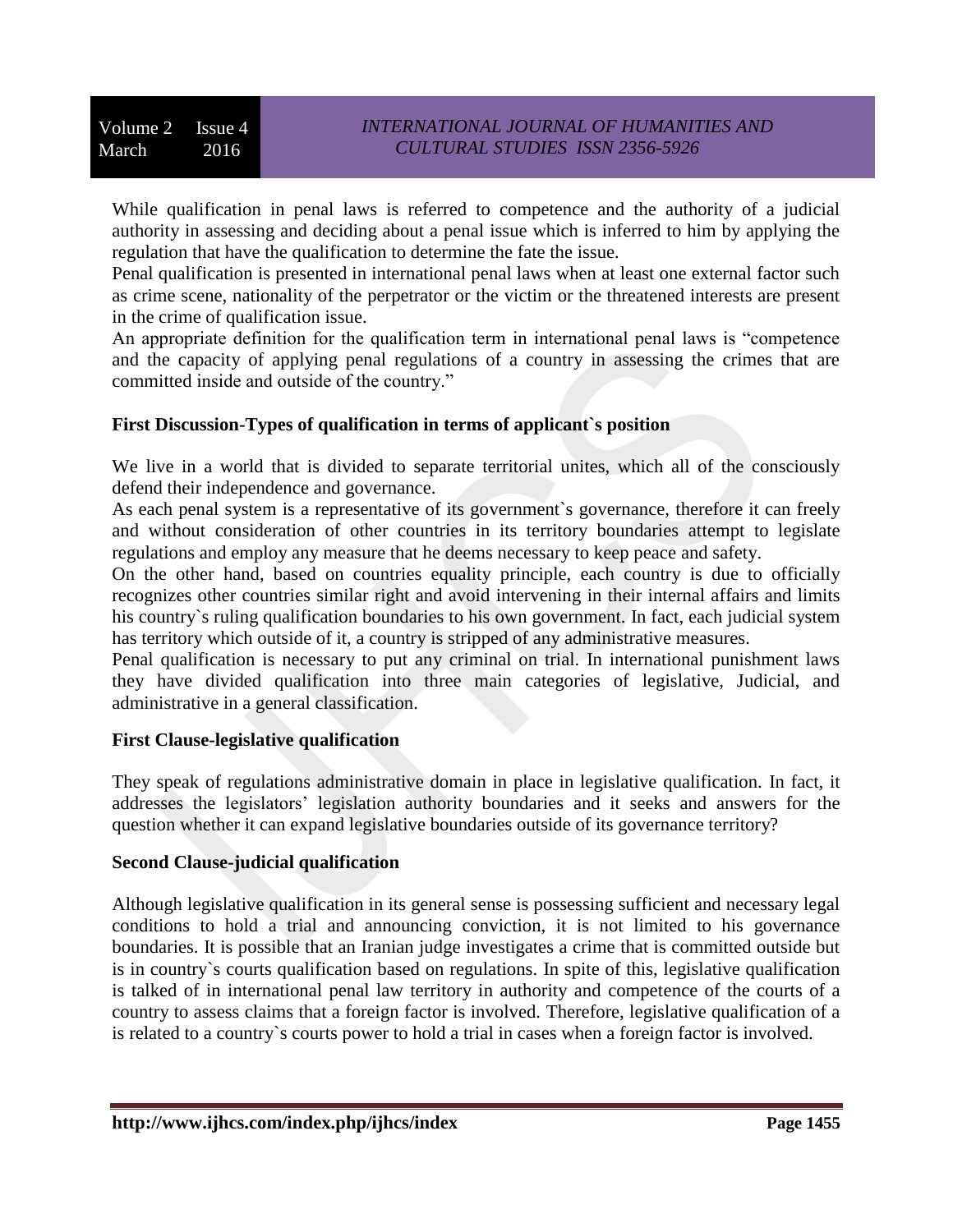### **Third Clause- administrative qualification**

Administrative qualification is related to a government`s competence to take measures inside its territory. Since governments are independent from each other and each of them rules their own territory, agents of a government will not be able to fulfill their duties in other governments (in case of clear dissatisfaction of the host government), and cannot administer his country`s regulations in another ground.

In truth, applying penal regulations is not against authority of foreign governments in cases that practices of citizens that have committed a crime outside a country, as a country`s police pursues and trials a criminal inside a country, which is ascertained when the foreign government agrees to the retraction of the criminal.

It must be noted that the prohibition of administering foreign penal rulings is not an obstacle for applying a country`s penal regulations regarding the crimes that are committed outside its jurisdiction, since what is discussed in international penal laws is the potential application of power.

Fortunately in recent decades we have witnessed positive changes regarding creditability of foreign rulings and in many countries, including Iran, agreements regarding the application of foreign rulings have been signed.

Also another case that other country`s penal regulations are creditable is when a country`s citizen outside its territory does a practice which is a crime in its own country but not in the country where the crime is committed. Here the accuser will not be judged and punished in his country based on "mutual culpability principle".

#### **Fourth Clause-legislative and administrative qualification connectivity**

An important case in this issue is stating that administrative qualification gives the possibility of assessment and legislative qualification gives the possibility of application of the established regulations to the courts of the mentioned countries. These two qualifications are two sides of the same coin in a way that each retainer of the other.

Although penal qualification is not dividable, in international penal laws administrative qualification follows legislative qualification. This means that when a government has the legislative qualification regarding committed crimes in and outside its governance territory, its courts will be qualified to assess such crimes.

Therefore, each country without considering his interests and benefits and without paying attention to foreign penal regulations determines territory of it courts and regulations qualification.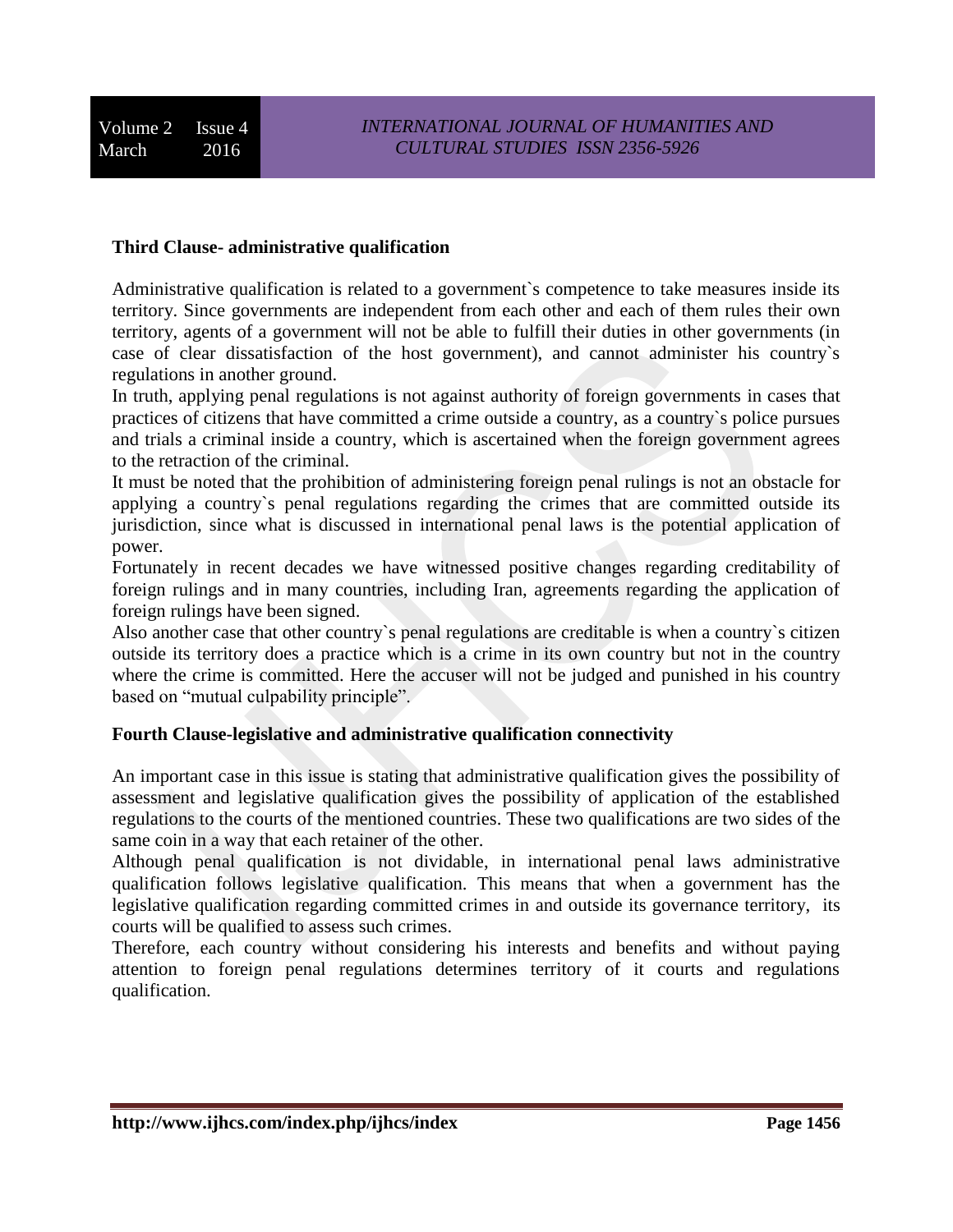#### **Second Discussion-types of qualification in terms of locative territory**

Penal regulations are divided into two groups of penal regulations application qualification inside governance territory (homeland qualification principle) and regulations application qualification outside governance territory (meta-land qualification principle) in terms of locative territory.

In international penal laws we are witnessing the shortcomings of homeland qualification principle regarding its orientation toward not punishing criminals. Therefore, countries in order to expand their penal qualification determined world to justify this measure. These aspects include: crime committed in homeland territory of that country, citizenship of the accused or the victim, or the relation of the crime in a fundamental way with the country`s vital interests. Although in some cases we witness some regulations in the international field which prohibit governments from applying penal qualification regarding some individuals or require them to establish this qualification regarding the committer of some crimes which have occurred outside homeland territory, all of these cases require a clear sentence. Since basically there is not a general or universal principle in international regulations. In these situations each country has the right to arrange penal qualification with the condition of observing the principle of "not interfering with the affairs of other countries" and determine the extent of its applicability territory.

In determining this territory the legislator is satisfied with determining the territory of regulations and courts qualifications, and due to the direct relationship of the governance with punishment application right and the prohibition of foreign penal regulations application by national court, legislator`s method in international penal laws is different from the common method in private international penal laws.

In international penal laws is not after determining the ruling regulation and solving qualification`s conflict, but legislator determined penal regulations applicability territory in location and the territory of national courts qualification in this field and does not consider regulation qualification and foreign courts.

Basically Governments expand their qualification based on four basics which include:

- A- Expansion of qualification based on the crime scene (Homeland Territory)
- B- Expansion of qualification based on the national of the accuser or the accused (personal qualification)
- C- Expansion of quality relative to crimes that are committed outside a country and are against its vital and fundamental interests. (real qualification)
- D- Expansion of qualification elative to international crimes without considering location, committer, or the victim. (Global qualification)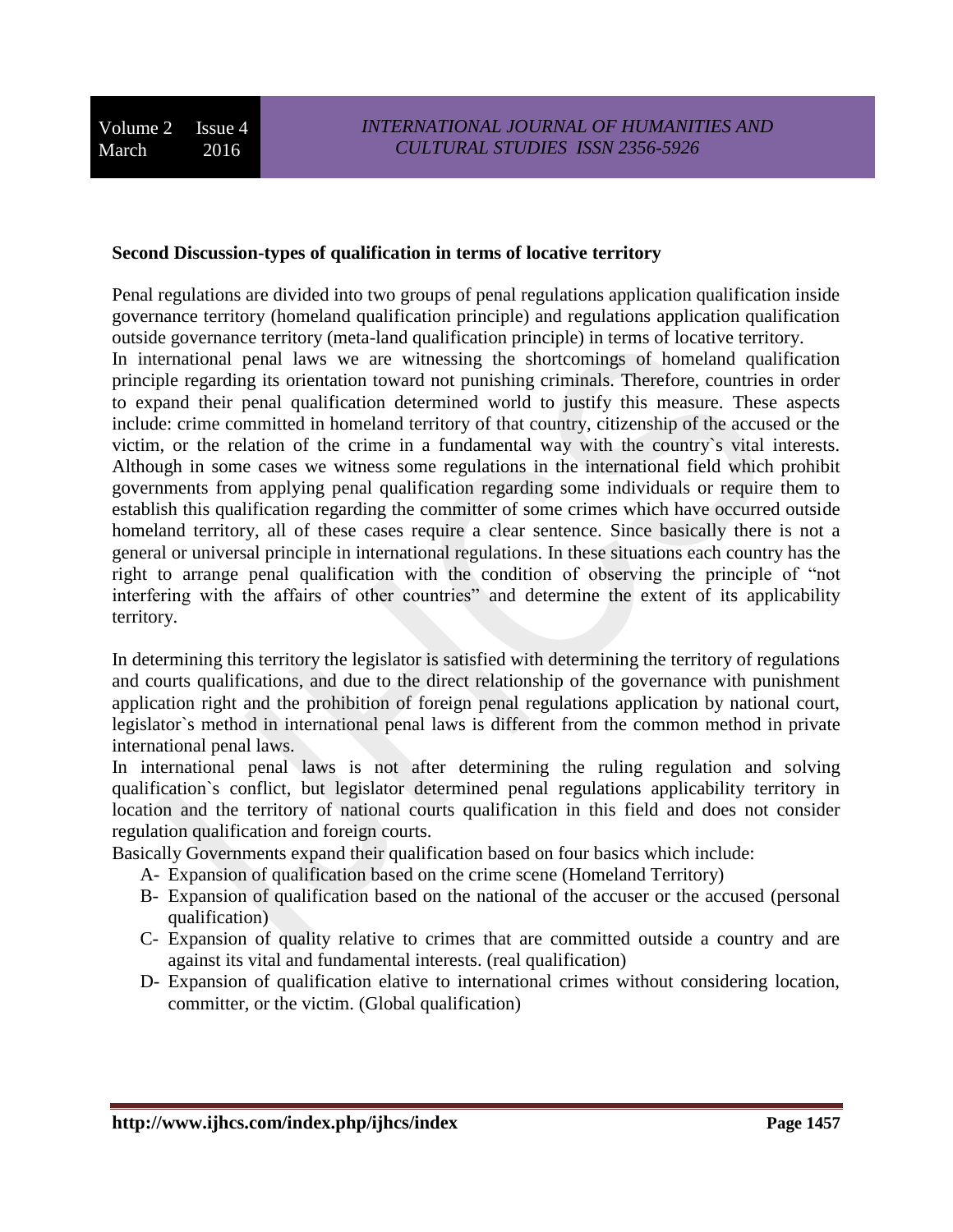#### **First clause-homeland qualification principles**

This is the most important and the main principle in determining penal qualification And is compatible with counties governance principle. As a result government`s qualification to assess a crime is determined through the location of the whole or part of the crime. This principle is confirmed by Eternal Court of international justice in Lotus lawsuit, which is considered to have fundamental importance in every law system. This has separated the homeland qualification into two groups in its own way. Personal or case homeland qualification principle and generic or objective homeland qualification are sometimes referred to as "Comprising factors hypothesis" and "effect hypothesis". Based on the first principle, a government has the qualification to assess a crime which all or part of the crime has occurred in its territory, including, ground, aerial, and naval. Based on the second principle, a country has the qualification to assess a crime which its consequence or effect has occurred in its territory boundaries.

In Iran's laws in addition to personal homeland qualification principle, which is supported by the stated in article 3 of Islamic punishment, objective homeland qualification has received attention in the recent article 4. Article 4 of Islamic punishment points that:

When part of a crime is committed inside Iran and its objective effect appears outside Iran's governance territory, or part of the crime is committed inside or outside Iran and its effect appears inside Iran, it is as if the crime is committed inside Iran.

It seems that the crime scene of the associate is the place where a person has taken his measures. Unless we can trial the effect on intendant from associate due to association, and consequently the associate that has taken measures outside Iran with the intendant that has committed a crime inside Iran, baded on the article 4 of Islamic penal regulations inside Iran.

#### **Second Clause-meta-land principle**

Application of meta-land principle comes from two bases:

- a) First base is based on nationality and objective relation. In a way that the country of the accused or the accuser considers its penal regulations applicable to them outside its governance territory. If its citizens commit a crime outside of the country, based on personal qualification, and if a crime is committed against their citizen outide of the country, based on the personal qualification based on nationality of the victim pursues criminals.
- b) Second base which is a case base, based on severity and nature of the committed crimes, countries consider themselves qualified to assess.

This basic is the source of two types of qualification

- 1- Real qualification principle
- 2- Global qualification principle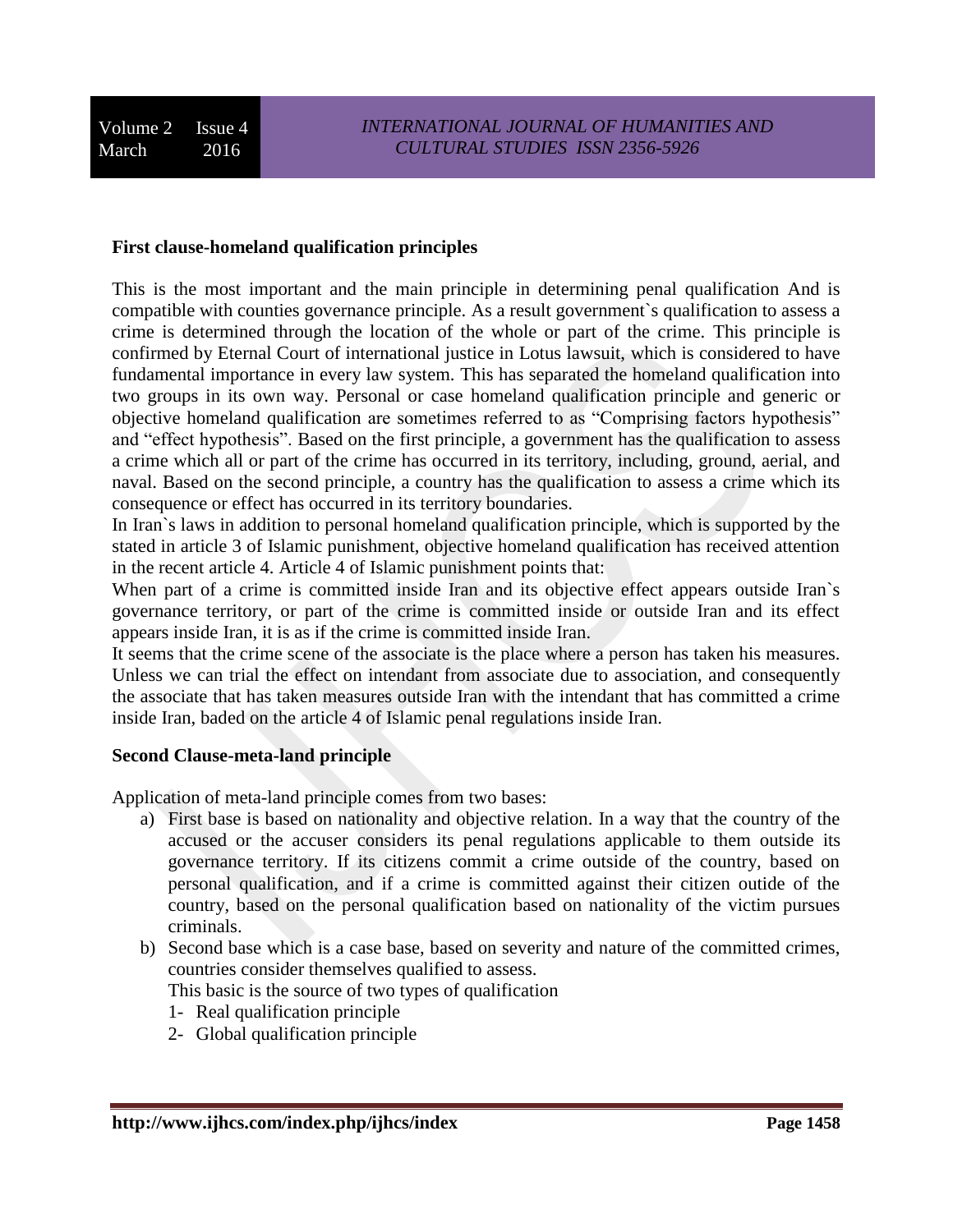In real qualification although the crime is committed outside a country`s governance territory (Jurisdiction), but it has directly harmed its vital and fundamental interests. Global qualification cases are the crimes that disturb international discipline.

What is important to mention here is that the expansion of penal regulations to outside a country`s jurisdiction does not mean an intervention in their governance. These principles not only are not prohibited in international laws but also accepted and this shows no violation of other countries` jurisdiction.

# **A) Personal qualification principle**

One of the complementary solutions to resolve violation of homeland qualification is personal qualification principle. Its subject is the expansion of legislative and administrative qualification committed against or by the citizen of a country. This expansion of qualification does not violate countries independence, since the potential application of internal regulations outside a country`s borders is considered not its practical application.

If principle`s basis is based on criminal`s nationality, the mentioned principle is "active nationality", and if based on the victim`s nationality, its "passive nationality".

Countries motivation to trial their citizens in another country`s land, is non-recovering them.

And as a result its preventing punishment for those who have returned themselves to utilize the citizens non-recovering principle. In this situation the mentioned principle can prevent the punishment void which is due to citizens non-recovering and obligates the citizens to observe the rules and regulations of their residence country.

Another form of this qualification is personal qualification based on the nationality of the victim. This qualification is due to the necessity of supporting the citizens residing outside a country and lack of trust in the assessment of foreign countries (in crimes that have high significance) which are applicable by courts of the victim.

# **B) Real qualification**

Although committed crimes inside jurisdiction and outside of it (which are committed by or against citizens), are assessed and pursued with homeland qualification and personal qualification principle, sometimes we witness such important and severe crimes by foreigners or the citizens of our country outside of the country which can affect a country`s authority and independence. Based on this real qualification principle was accepted by international penal laws.

According to this principle, the country that is harmed due to a committed crime outside its borders will have the qualification to assess the crime. In applying this qualification countries apply qualification based on nature and the effects of committed crime, not the crime scene or nationality. This principle due to supporting society`s interests is also called "supportive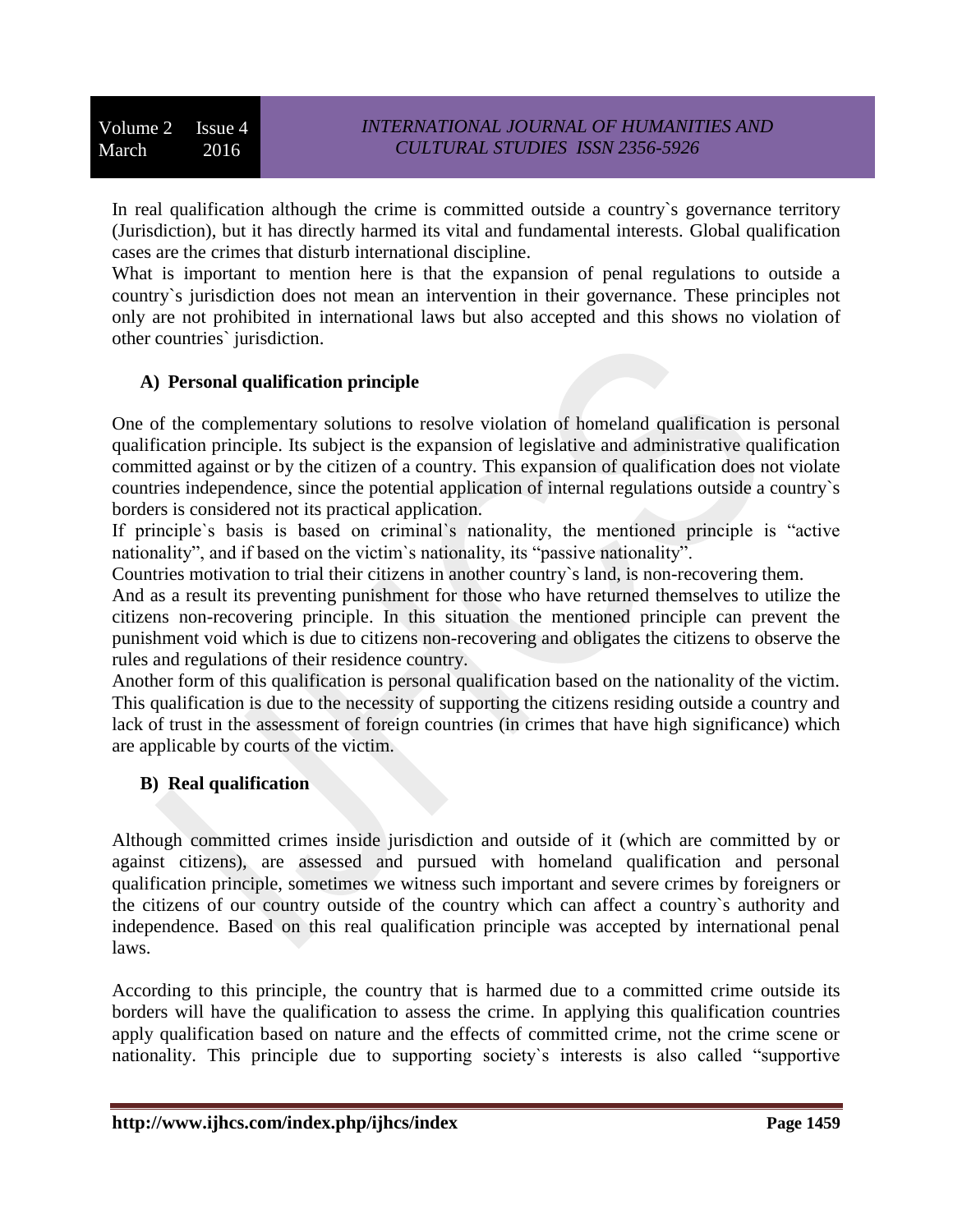principle". The reason for accepting such qualification is the countries indifference to the damages that some crimes inflict on the public discipline of other countries.

Many countries do not accept "prohibition of retrial" and "mutual culpability" regarding these crimes and even with the administration of punishment in the location of the crime they attempt to reassess. Because they believe that when the issue is country`s interests and benefits, providing these provisions is even superior to clear international laws principles.

# **C) Global qualification**

Some crimes are so severe that which committing them disturbs not only the discipline of the crime scene but also tarnishes the conscious of international societies beyond borders and demands retribution from those criminals.

Global qualification principle is predicted to prevent these criminals from going on without punishment and its purpose is that no place in the world be a haven to prevent pursue or punishment of such criminals.

According to global qualification principle, Countries consider themselves qualified to assess crimes in special cases without considering in which country the crime is committed or what is the nationality of the criminal or the victim.

Global qualification is founded on the concept that some countries are considered harmed against certain crimes and to defend global interests they have the qualification to trial and punish the committers of such crimes.

This type of qualification for national courts at first was a subsidiary to piracy. But after some time these crimes are divided into two groups of intrinsic and contractual international crimes.

Second group are the crimes that are reflected in the laws of other countries according to governments contractual commitments, and global conventions.

Global qualification has two narrow and broad concepts in assessing, trialing, and punishing international crimes.

In its narrow concept which is also called conditional global qualification, the condition of applying global qualification is the presence of the committer of the crime in the lands of that country.

In addition to the narrow concept of global qualification, there is a broad interpretation of this qualification, which is called absolute qualification. Based on this concept, some governments have the right and qualification to pursue, assess, and trial of some criminals without considering where the mentioned crime is committed, against who, and without considering the nationality of the criminal, even when he is not present in the land of the trial holder. The mentioned qualification is of value when the government of the land of the crime scene, or the government of the country where the criminal is, or the government of the criminal citizen does not trial the criminal for any reason.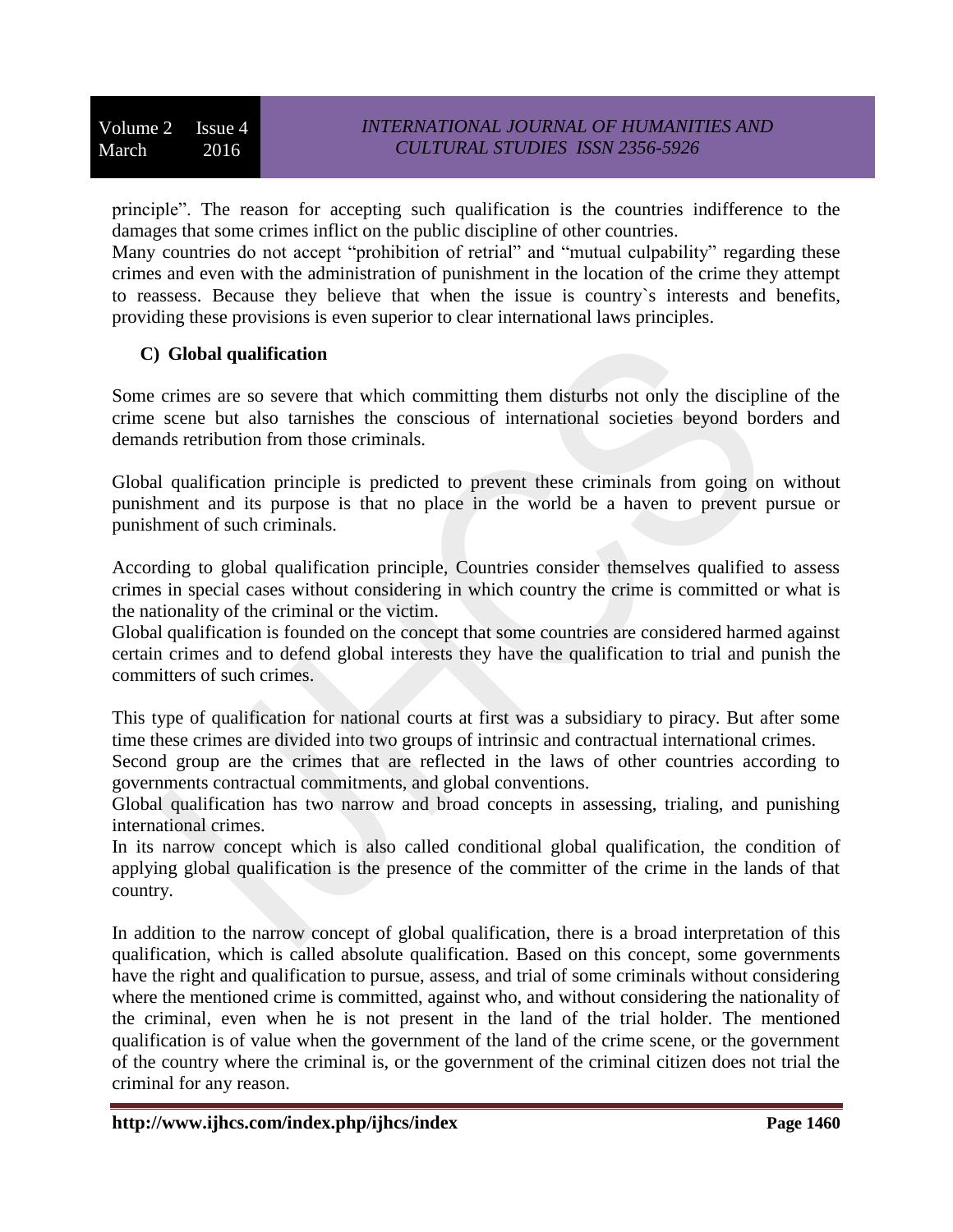### **Conclusion**

Today considering the broad domain and method of some of the criminal activities and the inability of homeland qualification in addressing these crimes, meta-land qualification principle (real and global personal qualification) was introduced to international penal laws. Since these principles have subsidiary and complementary aspect and are to solve the issue of violating homeland qualification, they are almost accepted by every country.

Since application of penal regulations is considered as the most aspect of applying authority, in applying these qualification we must abide certain conditions such as non-prior assessment, importance of the committed crime, and mutual culpability. Personal qualification principle is one of three types of meta-land principle. The subject of this qualification which is based on nationality is the expansion of legislative and administrative qualification of a country regarding the committed crimes by or against its citizens outside the country. Therefore, qualification is sometimes based on nationality of the criminal to maintain public discipline and to heal tarnished complexion of the criminal`s country, and sometimes it is based on the nationality of the victim to support the harmed citizens. Although personal qualification based on the nationality of the victim has always received criticism and exploration from penal lawyers as the most challenging principle of meta-land qualification, in the end the main basis of this principle (supporting the citizens) and its indirect effect on preventing crimes against citizens of governments, forced the countries to accept the mentioned qualification.

Although new penal regulations have taken steps to align this qualification with international penal laws, still some criticisms and recommendations can be made. Current regulation, same as the previous one, have accepted conditions such as presence of the accused in the victim citizen`s country, crime without action in Iran occurred at the crime scene, but the main evolution of the principle is the acceptance of prohibition of retrial sentenced crimes.

Due to this regulation, with the occurrence of a crime in Iran, an acquired right appears for Iran, and in case of the departure of the criminal from Iran authority of Islamic Republic of Iran still is in effect.

Personal qualification principle is one that due to it, regulations and courts of a country become qualified to assess a crime, which has some aspects. The principle is related to penal qualification of a government regarding the committed crimes outside the country by its citizens, and one of its aspects is correct qualification regarding the committed crimes outside the country against its citizens.

One of the outcomes of the research in relation to the personal qualification which is considered, is no criminal be punished twice for a single crime, which is referred to as prohibition of extra trial. This principle must be observed in regulations in sentenced crimes.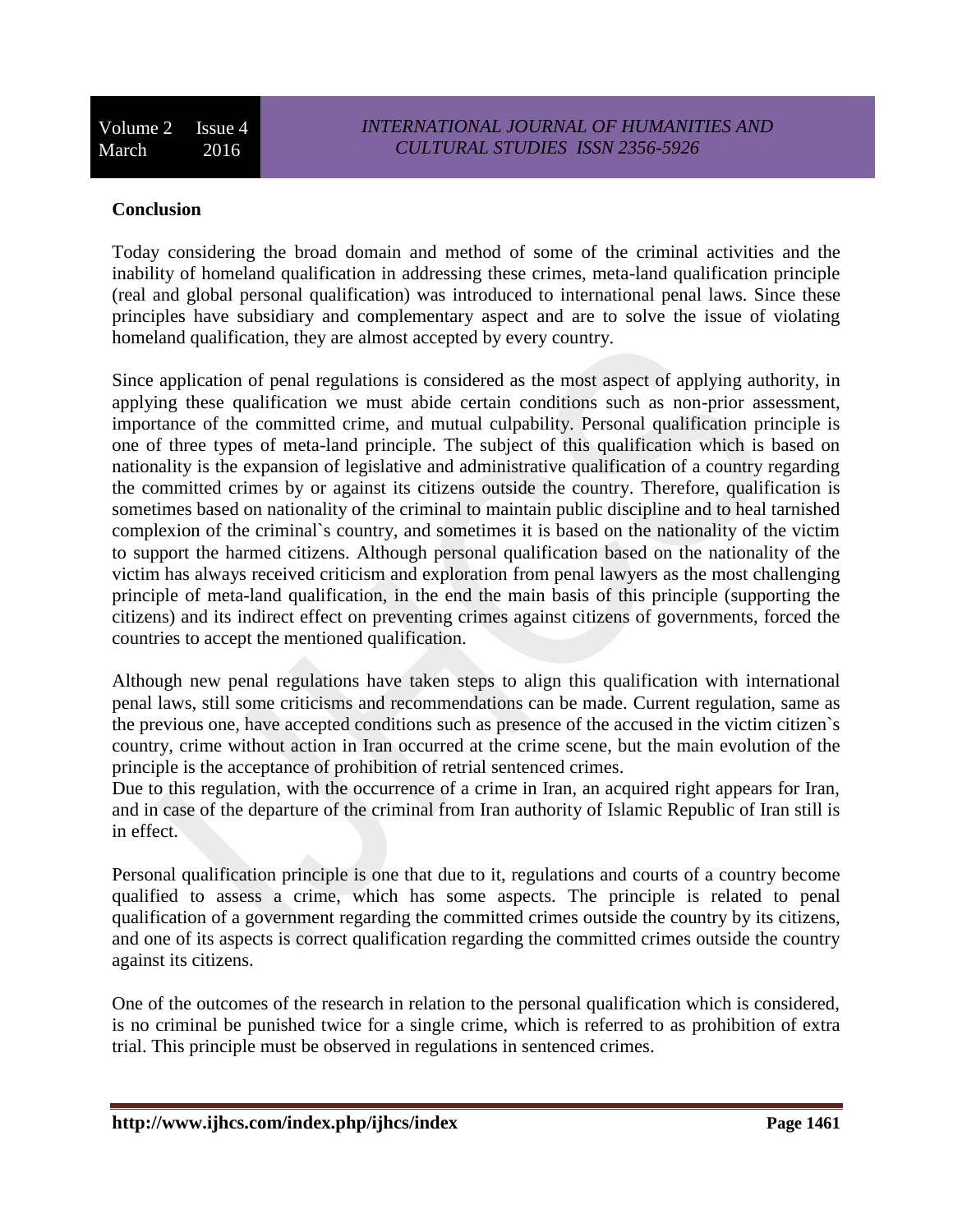### *INTERNATIONAL JOURNAL OF HUMANITIES AND CULTURAL STUDIES ISSN 2356-5926*

One of the innovations of Islamic penal regulations in comparison to former regulations is that in former regulations personal qualification principle is not predicted as negative or passive, with the condition of trialing an accused is finding or returning of him to Iran. In addition, there must be a mutual criminology regarding this principle, in a way that the committed crime or behavior both in Iran`s regulations and due to the regulations of the location of the crime, criminology is performed.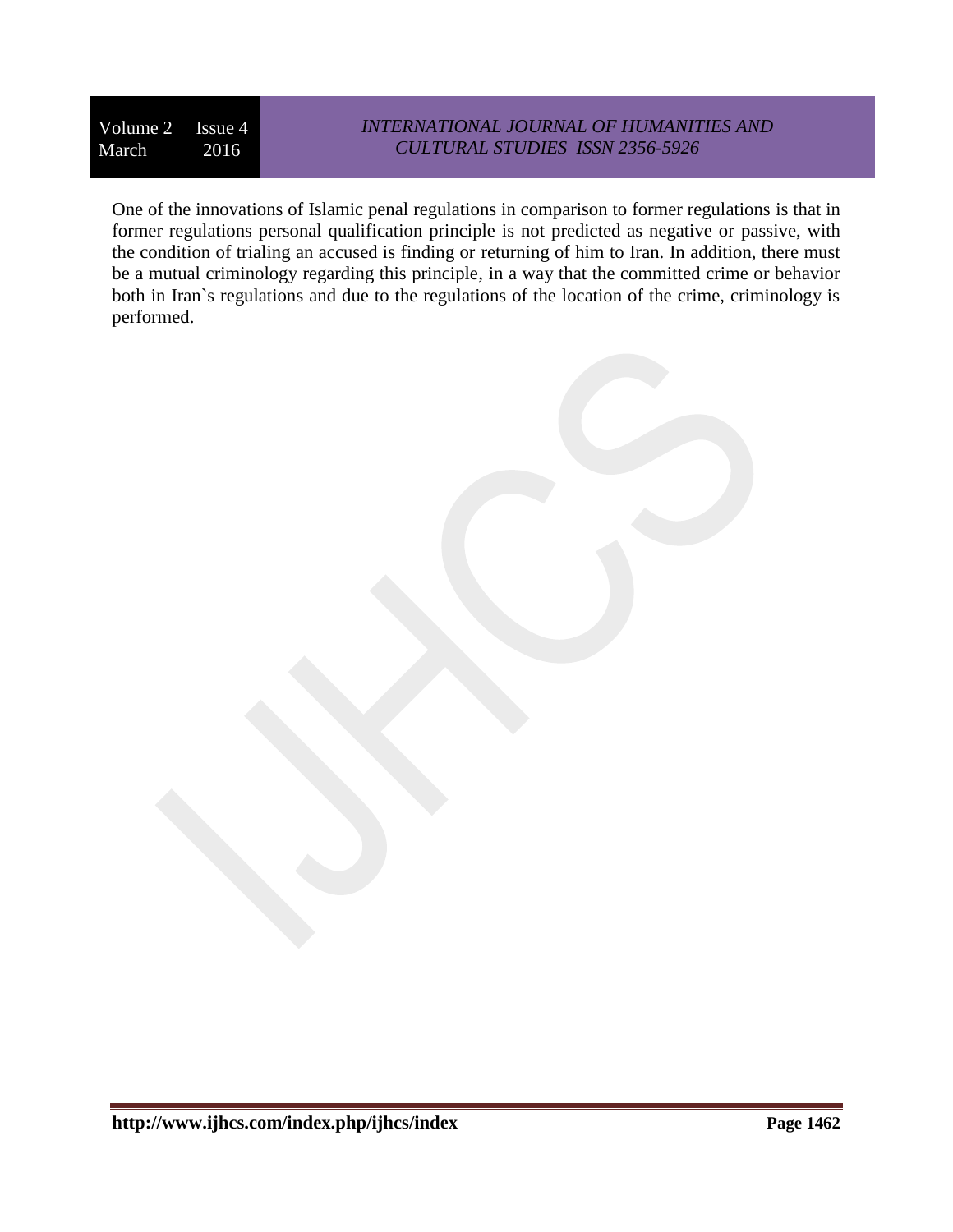#### **References**

#### **Persian Books**

Akherst, Michael Barton (1372). Generalities of modern international laws, Translator: Sohrab Darabpour. Jahan Moaser Publications, First edition

Baheri, Mohammad. Ali Akbar Khan Davar (2005). A view on public penal laws. Second volume. Tehran, Mojadad publications

Delkhosh, Alireza (2012). Fighting international crimes and governments commitment for cooperation. Tehran. Shahr Danesh laws research and studies institution. First edition

Doudabar. Dandiv (1368).Masonry law and comparative penal legislation dissertation. Translator: Ali Azmayesh. Tehran Law faculty publications.

Garurneh (1344). Theoretical and pratical studies of law. Translation and arrangement by Ziyaodin Neqabat. First volume. Tehran. Ebn Sina publications. Bija

Hosseinqoli Hosseininejad (1373). International penal laws. Tehran. Mizan publication

Hosseininejad, Hosseinqoli (2005). Islamic international penal laws.Terhan. Mizan Publication. Fourth edition

Jafari Langroud, Mohammad Jafar (1378). Expanded in Law Terminology. Third volume. Tehran. Ganj Danesh Publication. First edition.

Khaleqi, Ali (2012). Queries of international laws. Shahr Danesh laws research and studies institution. First edition

Mahmoud, Akhoundi (2013). Penal Trial Ethic, Second edition, Tehran, Organization of Culture and Guidance ministry prints and publications, Fifteenth edition

Mir Mohammad Sadeqi Hossein (2012). International penal laws (a collection of articles). First edition. Third Print. Mizan Publications.

Moein, Mohammad (2010). Persian Culture. Amir Kabir Publications. Second Volume. 26<sup>th</sup> edition.

Newer, David (2011). Penal justice system and trial structure in America. Translated by Hamidreza Qazalhi. Tehran. Mojadad publications. First edition